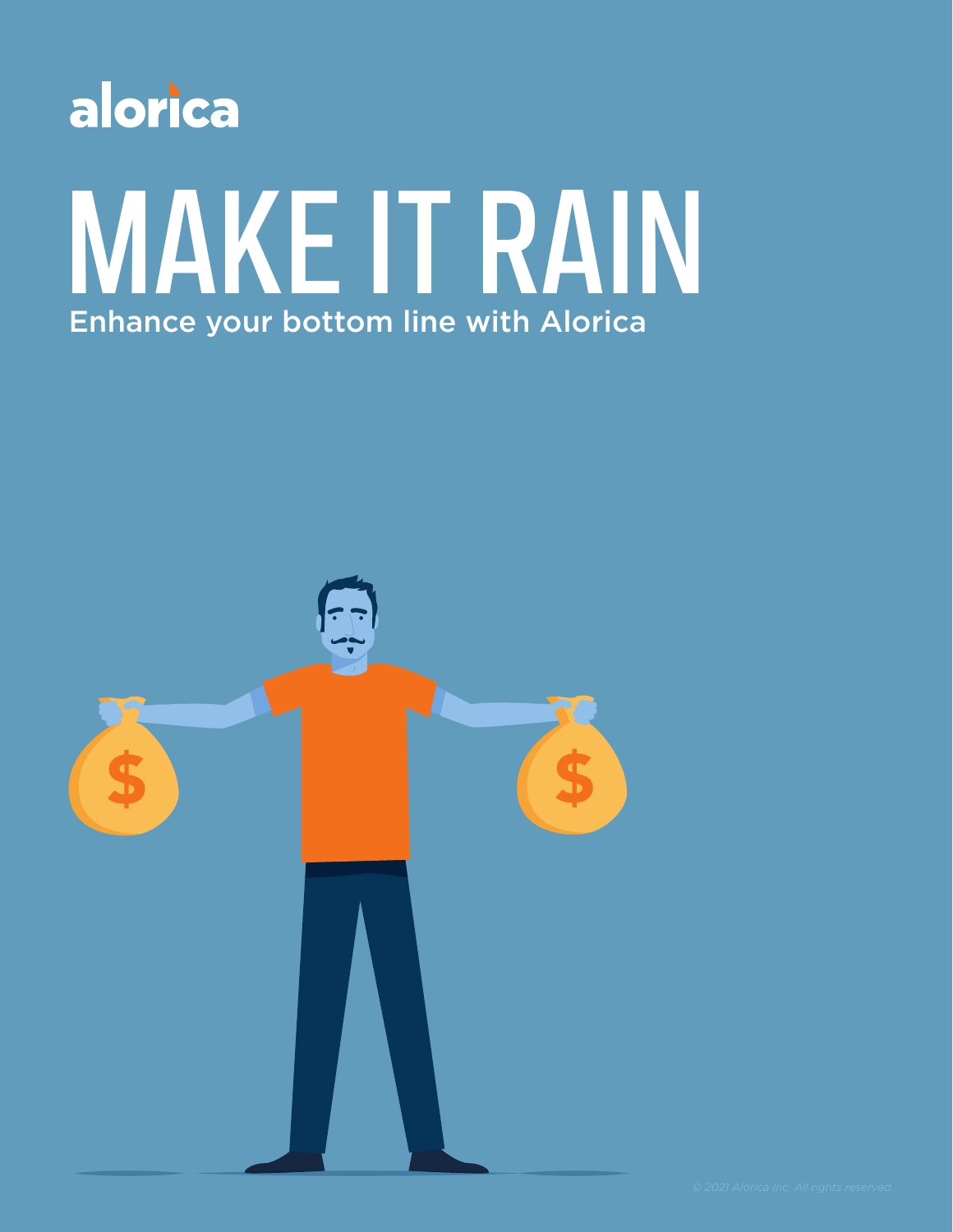#### **PUT US TO WORK. FOR YOU.**

Contact center outsourcing services can include everything from customer relationship management to back office support and receivables management.

When implemented in the right ways, BPOs can enhance the revenue stream for your company. How, you ask?

- 1. Customer acquisition (I say, how do you do?)
- 2. Customer retention (Keep 'em coming back for more!)
- 3. Upselling/cross-selling (Oh, you like *that*? Check out *this*…)

#### **WHO BENEFITS?**

Everyone (this means you). By bundling our services throughout the customer experience, we're able to streamline operations and generate revenue along the way. Any company looking to increase sales while reducing churn or proactively sell during customer care calls needs a partner that knows exactly when to contact their customers, and how to sell to them when they do.

Wouldn't you know it? That's our specialty.

# IS NOW THE TIME TO INCREASE REVENUE? YOU TELL US.

Companies look to increase revenue when the status quo no longer cuts it. When they decide that customers deserve more than just exceptional care. And when it's simply time to branch out.

Faced with these scenarios, a company looks for a customizable solution that meets their specific metrics and KPI's while providing a variety of services. And while all BPO providers deliver solutions, not all are cost effective, customizable, sales-centric or able to provide deep analytics.

And that's where we come in.

#### **Start with the right tools, and you can build anything.**

Alorica's success stories begin with implementing the right technology, protocols and people. Here's a snapshot of what we store in the sales arsenal:

- Analytics, segmentation, lead scoring and predictive modeling
- Blended inbound and outbound with dual-gated strategic dialing (70% blended today)
- Unique cell phone outreach strategy
- Dedicated team with operational rigor; client-customized playbook, daily game plans, and management audits to ensure quality
- Deep industry experience over 25 years offering revenue generation solutions that only get faster and more agile with time
- And of course, our proprietary sales process, Alorica Boost



# ALORICA IN ACTION

For one of our healthcare clients, the analytics team was able to lower the cost to fill each prescription by 22%, using member profile information to sort criteria and a blended inbound/ outbound agent model. We determined the best times to call and that 26% of all answers and contacts were made on the first attempt. This information helped us to create highly targeted dialing lists and to pinpoint more effective selling strategies.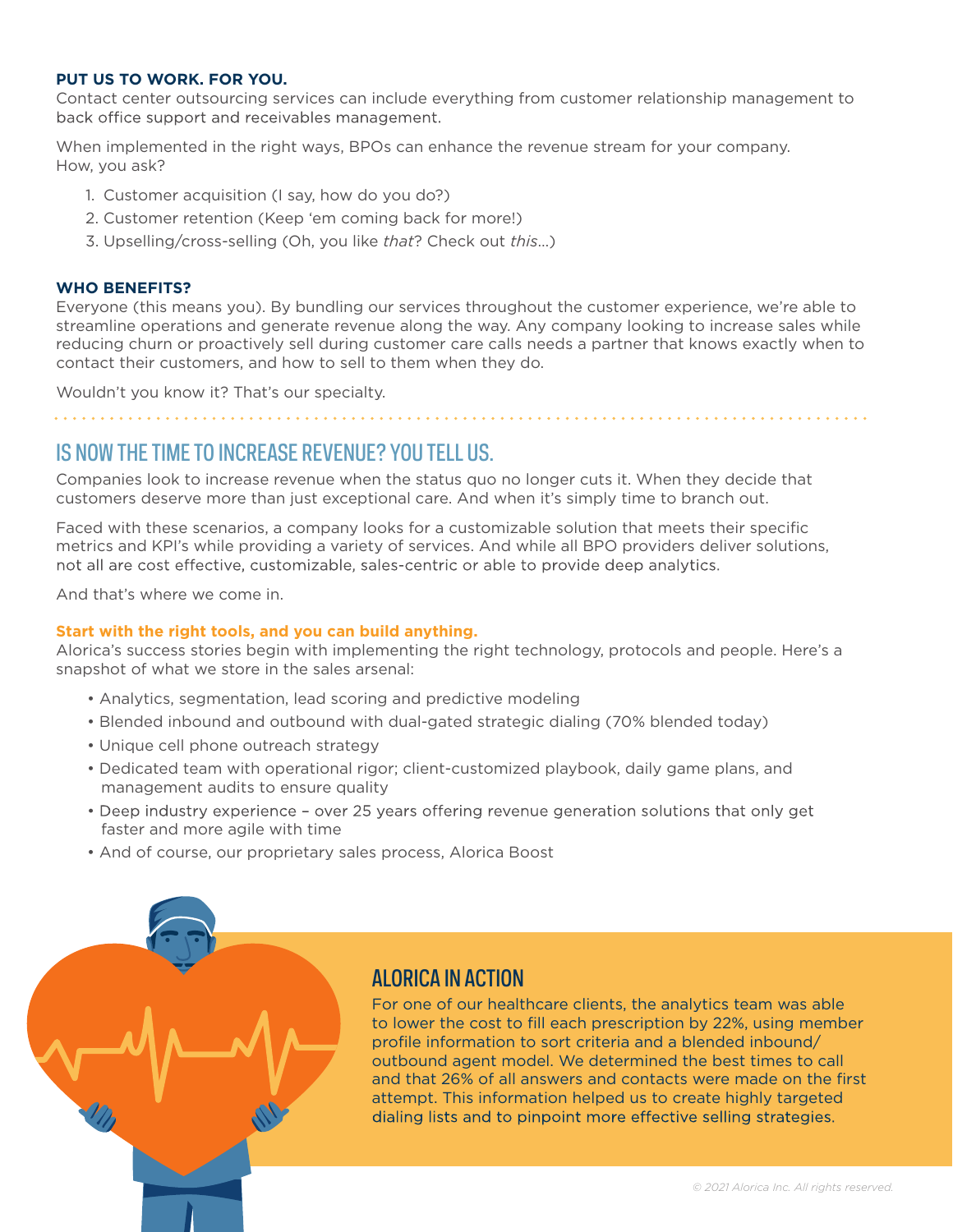## BOOST: LIFTING UP YOUR COMPANY'S REVENUE GENERATION PERFORMANCE.

Boost is Alorica's proprietary sales process that incorporates three distinct components, all working together to deliver world-class sales support.



#### **EXTENSIVE ANALYTICS**

Alorica's Center of Analytical Excellence has access to over 300 million households, from which we pull customer demographic and buying behavior data. We can predict the best time of day to contact a customer, and interpret lead demographics, lead scoring and bucket reports – all to funnel and drive conversion.

The ability to predict dialing patterns is at the heart of making meaningful connections, and our proprietary analytics can help ensure that you're contacting the right customer, at the right time, with the right offer.

#### The Role of the Dialer Manager

Each customized sales program is assigned a team member who constructs and oversees dialing and program techniques to ensure we hit – nay, exceed – our metrics. The dialer manager's responsibilities include:

- Organizing and controlling lead lists
- Applying filters, managing landline/cell phone allocation, scoring agent skills
- Analyzing historical and interval-reporting trends
- Splitting up lead lists to comply with cell phone regulations, while concurrently optimizing the use of predictive dialing

#### **RIGOROUS OPERATIONAL STANDARDS**

## Driven by performance. Grounded in experience.

Alorica sales agents must pass a 5-step certification process, and sales managers are required to undergo annual recertification and qualification procedures. Our dedicated Quality Assurance team performs daily, weekly and monthly QA and performance audits, and continually monitors processes, providing valuable feedback and ensuring we're meeting and surpassing client targets.

## **SMARTER DIALING TECHNIQUES**

## It's all about enhancing agent productivity.

With improved dialing protocols, agents can sell inbound and outbound simultaneously. They can call the right customer and provide the right solution. Coupled with a warm lead list, where the customer is considered "very likely" to purchase, predictive analytics routinely increase sales results by 20 – 25%.